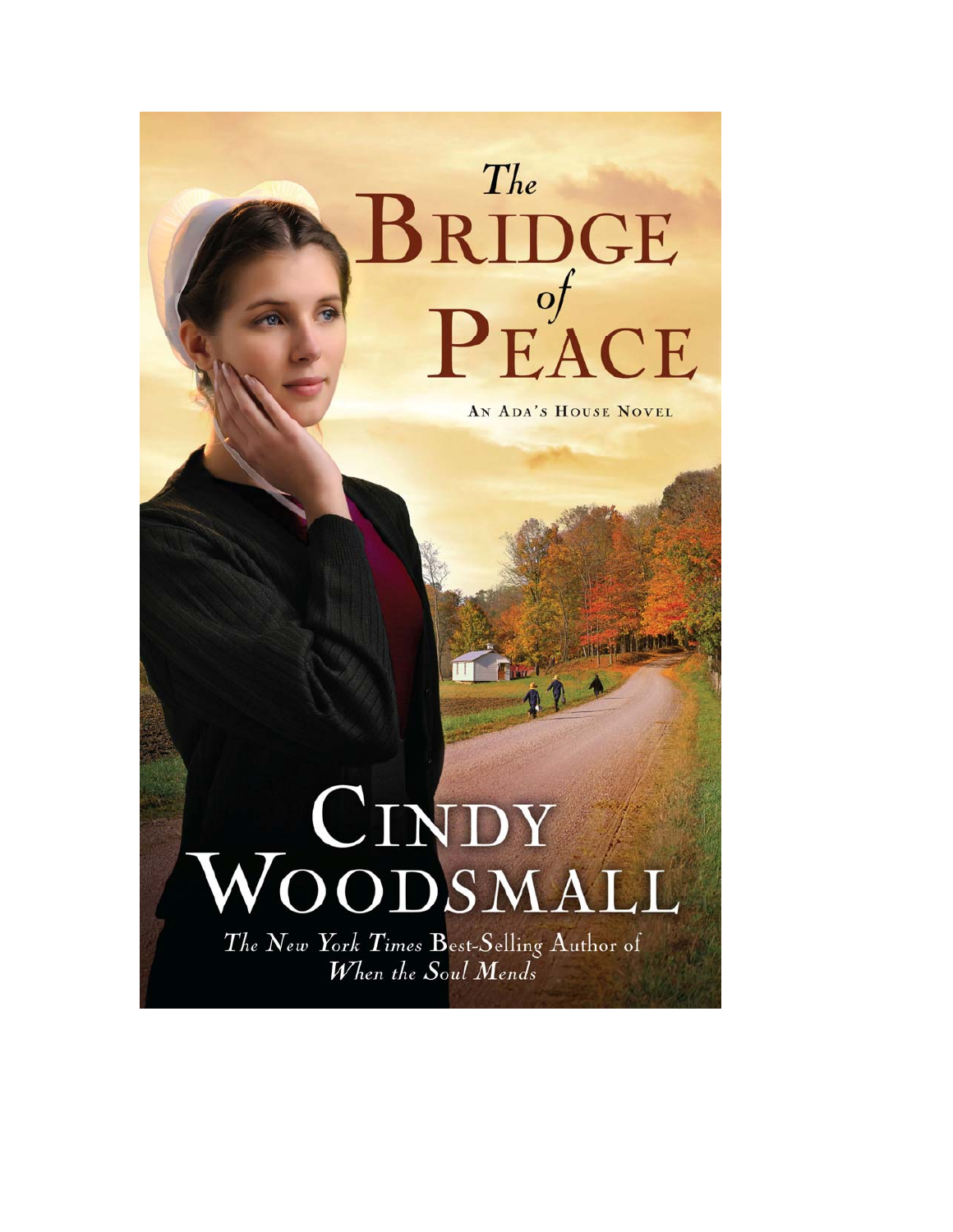

Click here to join Cindy Woodsmall's Facebook fan page! Click here to subscribe to Cindy Woodsmall's quarterly e-newsletter! Click here to learn more about Cindy's other books!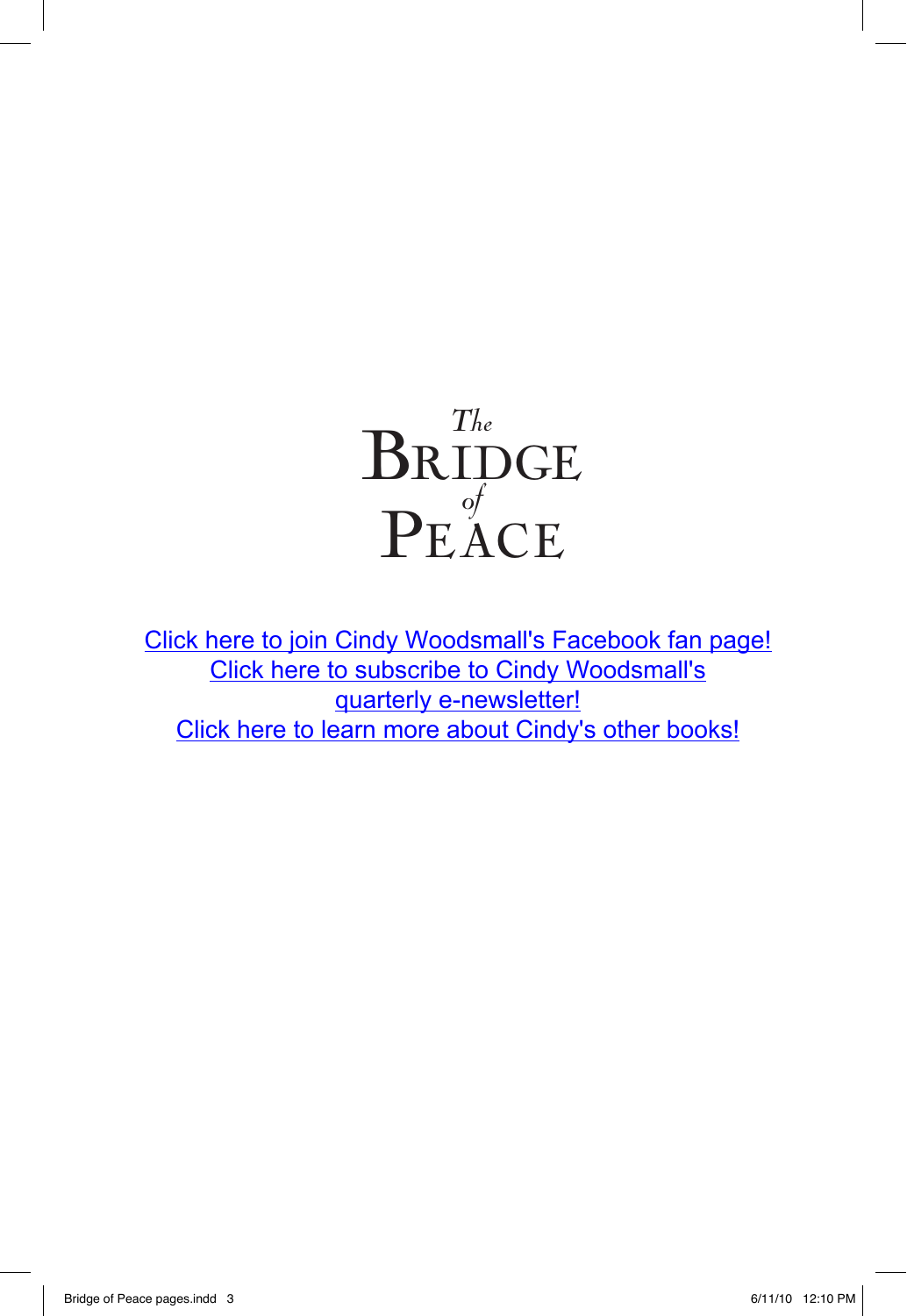#### **Books by Cindy Woodsmall**

Ada's House series *The Hope of Refuge The Bridge of Peace* (Book 3 coming in summer 2011)

*The Sound of Sleigh Bells*

Sisters of the Quilt series *When the Heart Cries When the Morning Comes When the Soul Mends*

> **NONFICTION** *Plain Wisdom*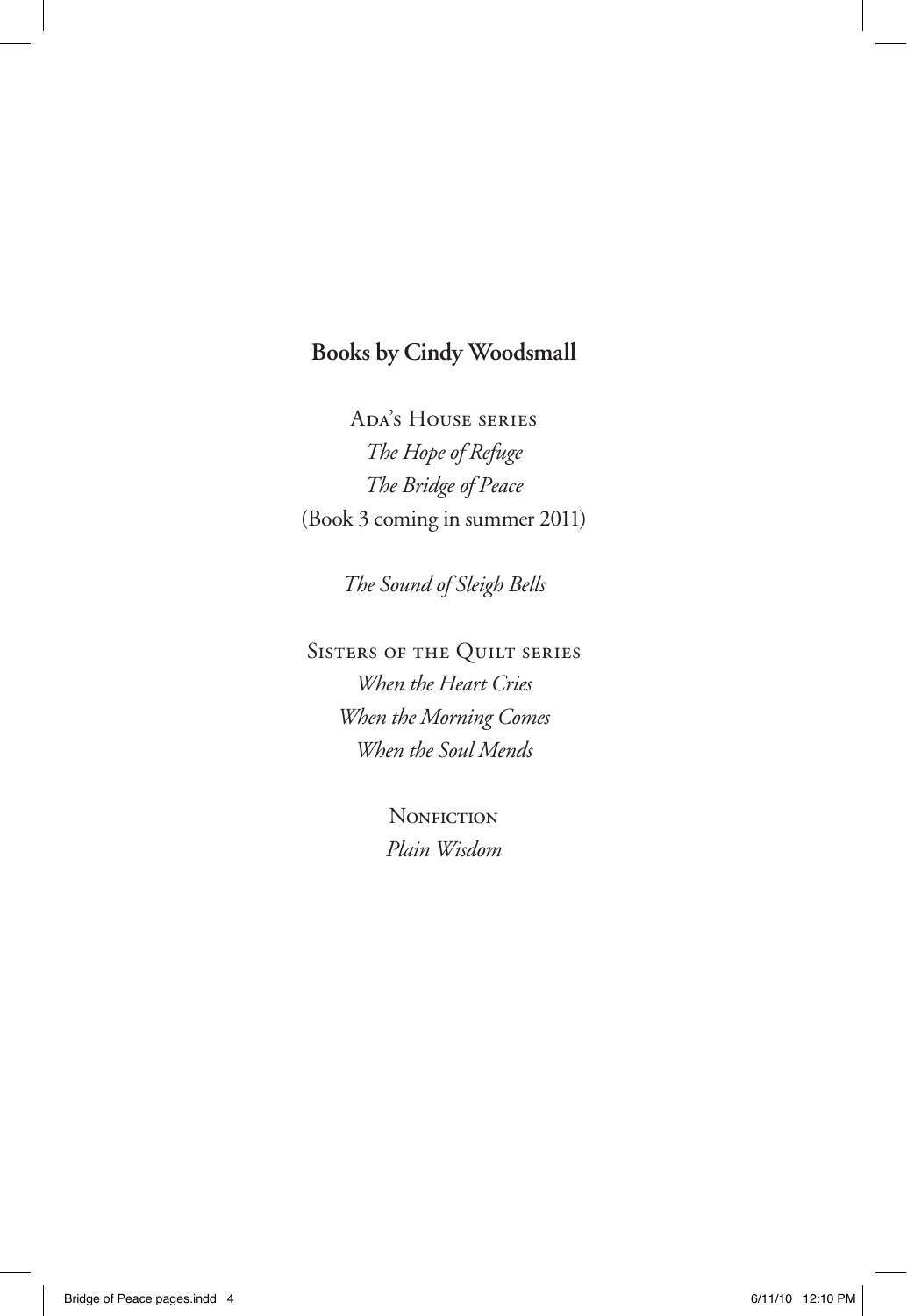

AN ADA'S HOUSE NOVEL

### CINDY WOODSMALL

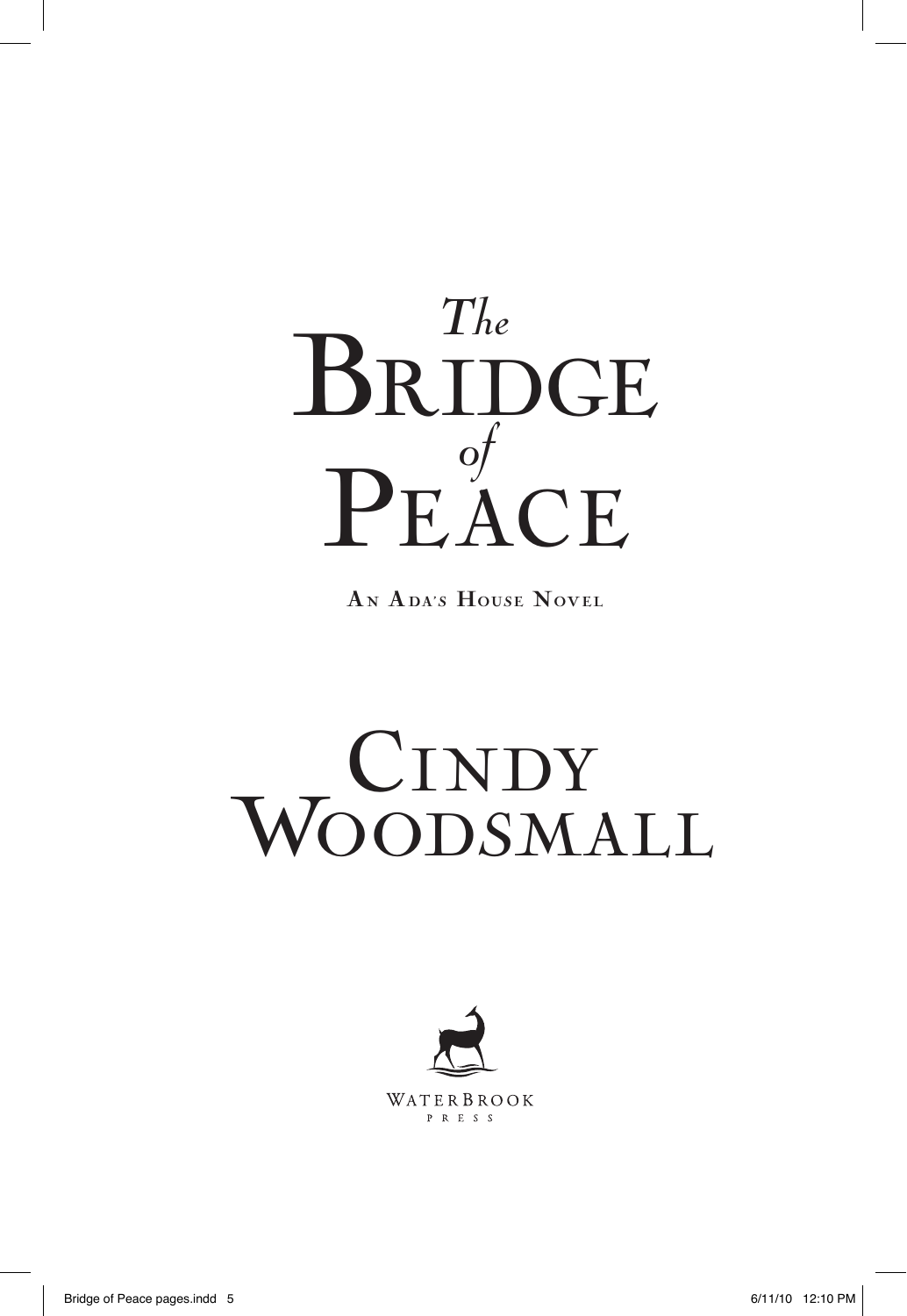The Bridge of Peace Published by WaterBrook Press 12265 Oracle Boulevard, Suite 200 Colorado Springs, Colorado 80921

The characters and events in this book are fictional, and any resemblance to actual persons or events is coincidental.

ISBN 978-1-4000-7397-9 ISBN 978-0-307-45946-6 (electronic)

Copyright © 2010 by Cindy Woodsmall

All rights reserved. No part of this book may be reproduced or transmitted in any form or by any means, electronic or mechanical, including photocopying and recording, or by any information storage and retrieval system, without permission in writing from the publisher.

Published in the United States by WaterBrook Multnomah, an imprint of the Crown Publishing Group, a division of Random House Inc., New York.

WATERBROOK and its deer colophon are registered trademarks of Random House Inc.

Library of Congress Cataloging-in-Publication Data [to come]

Printed in the United States of America 2010—First Edition

10 9 8 7 6 5 4 3 2 1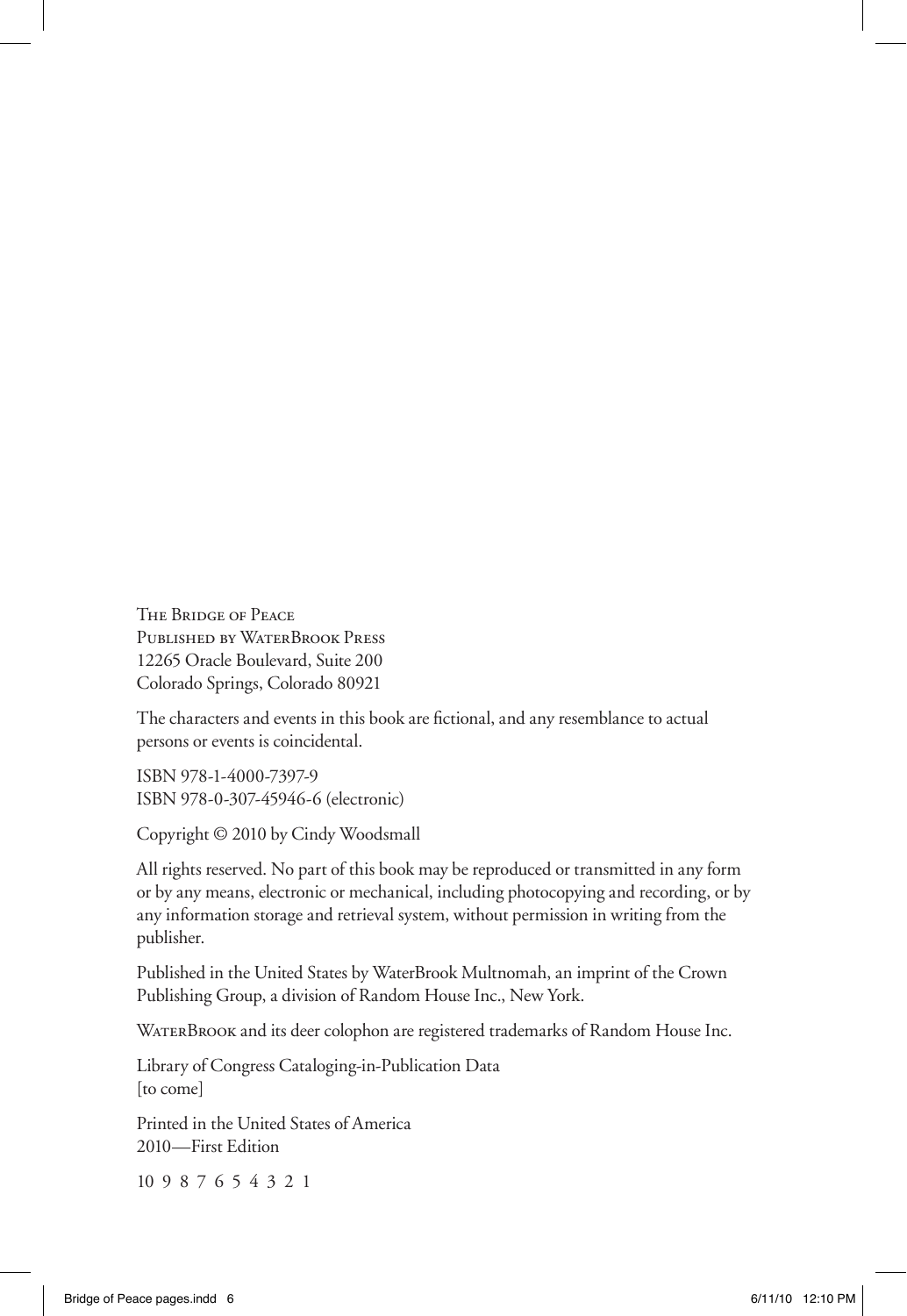*In loving memory of the best, most dedicated teacher in my life—my mom.*

*You were strong, gentle, wise, and flawed. You taught me to read, write, and never give up on God. You taught me to cherish friendships, be stalwart in hardships, and take great pleasure in the little things life offers. I am grateful for everything you took time to teach me, and I'm grateful for everything I learned while you were simply being you. It was your passing that caused me to begin writing, for when I lost you, I lost a part of me. I'll miss you forever.*

**YC**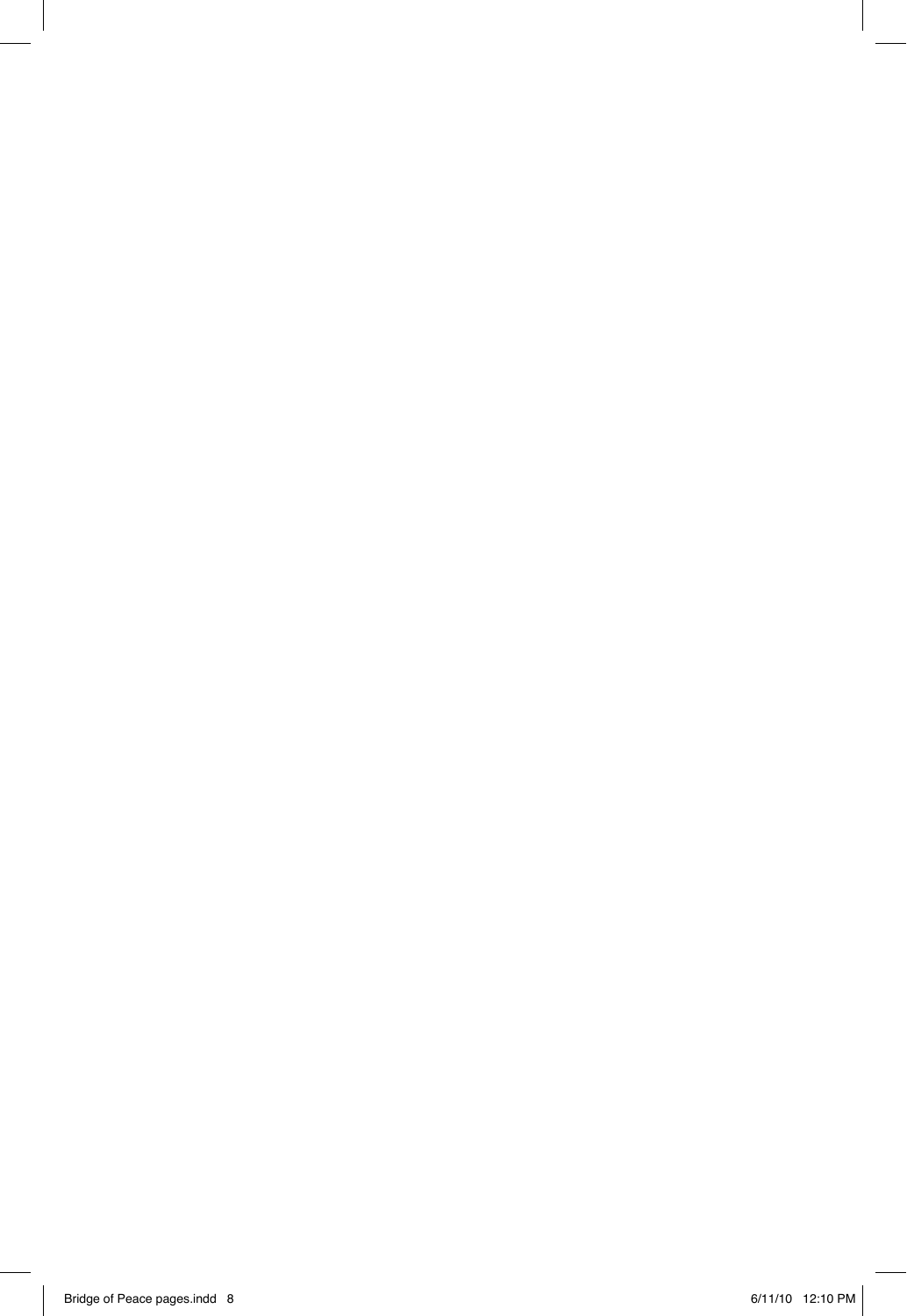

Quiet hung in the air inside the one-room schoolhouse as the children waited on Lena's next action. The curiosity she loved to stir in her scholars now filled their minds in ways she wished she could erase. The hush wasn't out of respect or desk work or learning.

Staring into defiant eyes, she stood. "Return to your seat, Peter."

With his back to the other students, he leaned across her oak desk. "Make me." The threat in his voice was undeniable. She'd spoken to his parents about his behavior, but they'd believed that their son was only kidding and that she was taking his words and actions all wrong.

Nothing about the conduct of this six-foot man-child hinted at humor. He wasn't teasing, but he was toying with her—like her barn cats did with field mice before killing their prey.

Feeling as unsightly as a wounded rodent was part of daily life for her. It even slipped into her dreams on a regular basis. But Lena was no mouse. When dealing with Peter, her will battled with her emotions. The teacher in her wanted to find a way to reach inside him, to get beyond the prejudices and surliness and find something of value. The rest of her simply wished he'd never moved to Dry Lake.

Still, she believed that most people had hidden wealth, good things within that made them more worthy than they appeared on the outside. For reasons that had nothing to do with Peter, she had to hold on to that belief.

She offered a teacher-friendly smile. "The assignment stands, and it's due tomorrow. Take your seat, please."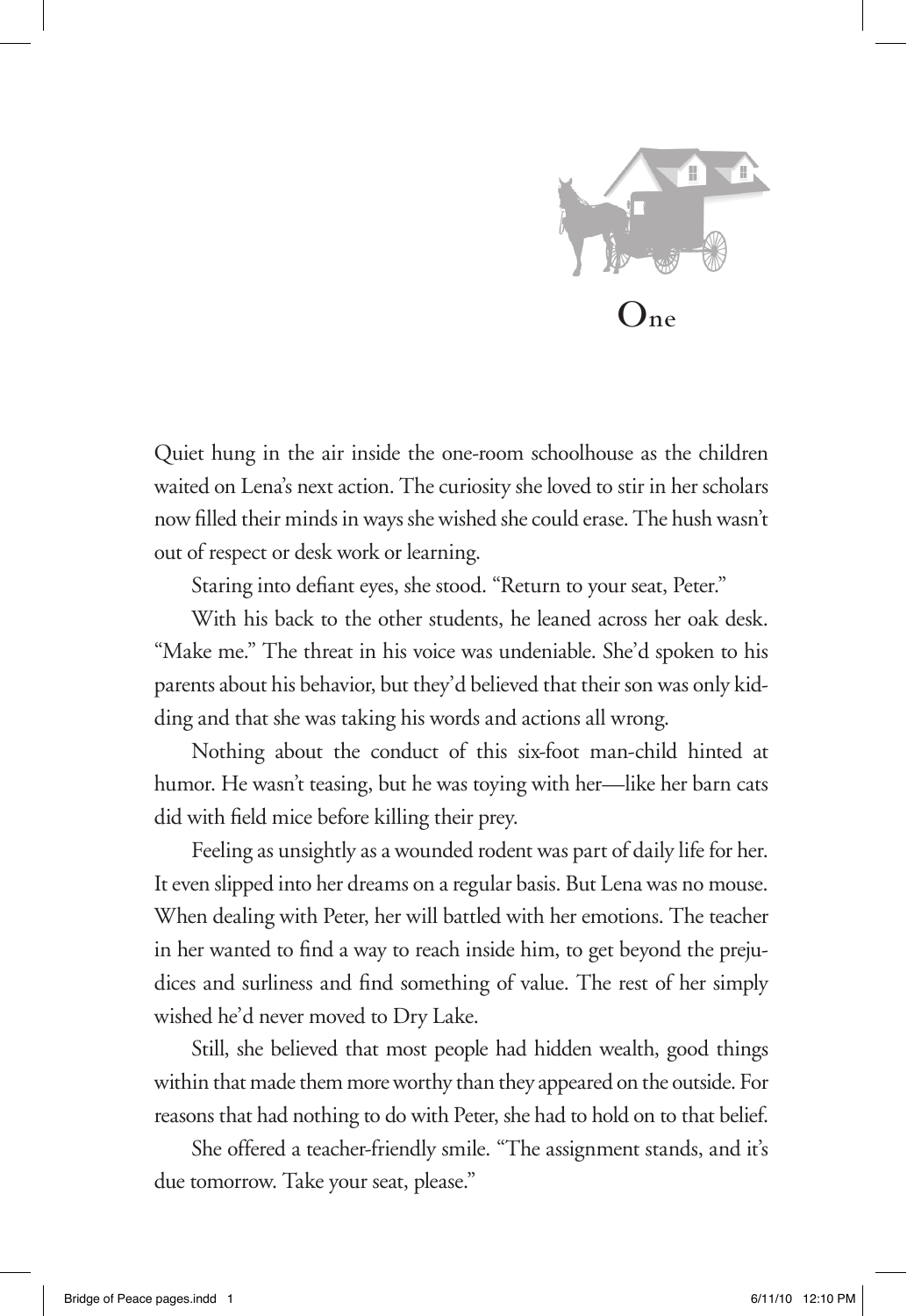He slid her well-organized papers onto the floor and crawled onto her desk and sat. At fifteen he was the oldest student she'd ever taught—or *tried* to teach. He should have graduated sixteen months ago from an Amish school in Ohio, where he'd lived before moving to Dry Lake. Although she had no idea what happened to put him so far behind in his studies, he seemed to think *she* was the problem.

It would be easier to tap into his better self, or at least better behavior, if there was someone to send him to when he got this bad. During her *rumschpringe,* her running-around years, she'd used her freedoms to attend public high school. When her public school teachers faced a difficult student like Peter, they sent him to another teacher, a counselor, or a principal. If there was another adult nearby, Peter probably wouldn't consider it a game to try to take control of her class. Maybe she needed to talk about this situation with her *Englischer* friend Samantha. Surely with her degree in psychology and her working this year as a school counselor, she would know some helpful tips.

"At your desk, Peter."

"I'm not doing the work, and I better not get a zero."

She swallowed and drew a breath, refusing the temptation to scream at him. "You have the right to decide your actions, or maybe a better word is *inactions,* but you do not have the right to insist on what grade I can give." Hoping to continue with class, Lena walked around the desk and settled her attention on the first-grade students.

"Who has their penmanship papers done?" Her three first-grade scholars raised their hands. "Good."

She could feel Peter behind her, seething with anger that had little to do with her. Wondering if she should face him or keep her focus on teaching, she took Marilyn's spiral-bound notebook in hand and began looking over the young girl's work. "To your desk, Peter," she repeated as she made a smiley face at the top of Marilyn's page.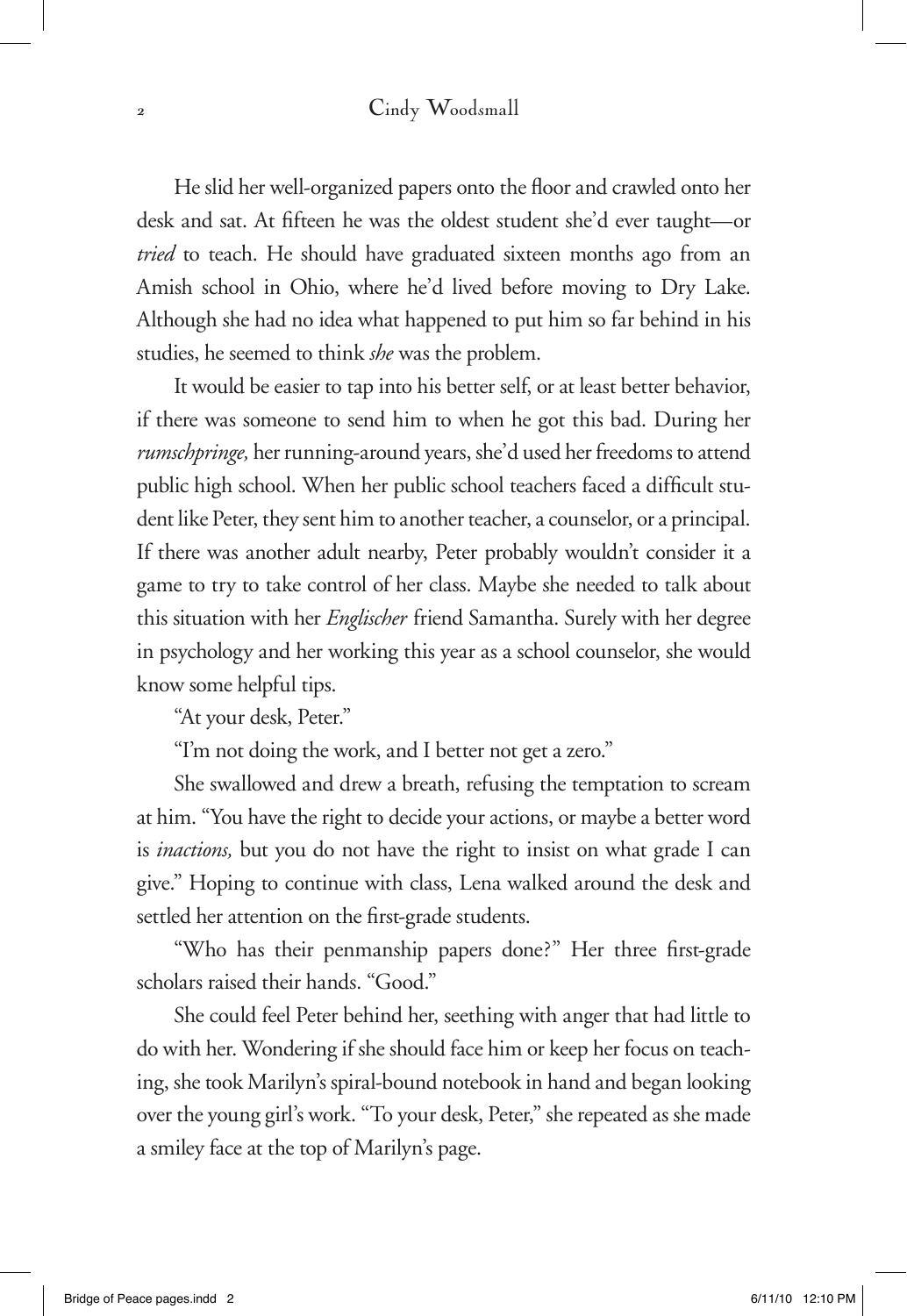His breath was hot on the back of her neck as he whispered, "You won't win, so don't even try."

The threat unleashed her anger, and suddenly she became its slave. Even while telling herself to ignore him as he was finally making his way toward his desk, she spun around. "You're a bully, Peter. Do you understand that about yourself?"

His face and eyes became like stone. "I'll convince the school board you're the problem. They're already whispering behind your back about how to get rid of you. I bet they only hired you because they felt sorry for you. I mean, what else would someone like you do, marry?"

His personal attack caused a storm of insecurities about her looks to rise within. But that aside, she was sure he was wrong about the school board wanting to get rid of her. She'd made one good-sized error they'd not been pleased with, but surely…

He slapped the side of his face really hard and laughed. "Look, I'm making my face blotchy like Teacher Lena's."

The younger students looked horrified as he mocked her. Some of the older boys laughed, but most were clearly embarrassed for her. Peter kept smacking the side of his face, egging on the class to laugh at his antics.

"Mandy and Rachel,"—Lena looked to the oldest girls in the class— "please take everyone outside for a brief recess."

Peter sat on her desk again, but at least he'd hushed. Smirking, but silent. The room filled with the sounds of desks shifting slightly and the rustle of clothing and soft, padded shoes as her scholars went outside. Willing her irritation to calm, she took several deep breaths and focused her thoughts on what could be accomplished with patience and effort. Good memories of teaching moved into her mind. At twenty-three years old, she'd been teaching for five years, and with only a few exceptions, she'd basked in the fulfillment of it.

Soon her scholars were outside, and the room was quiet.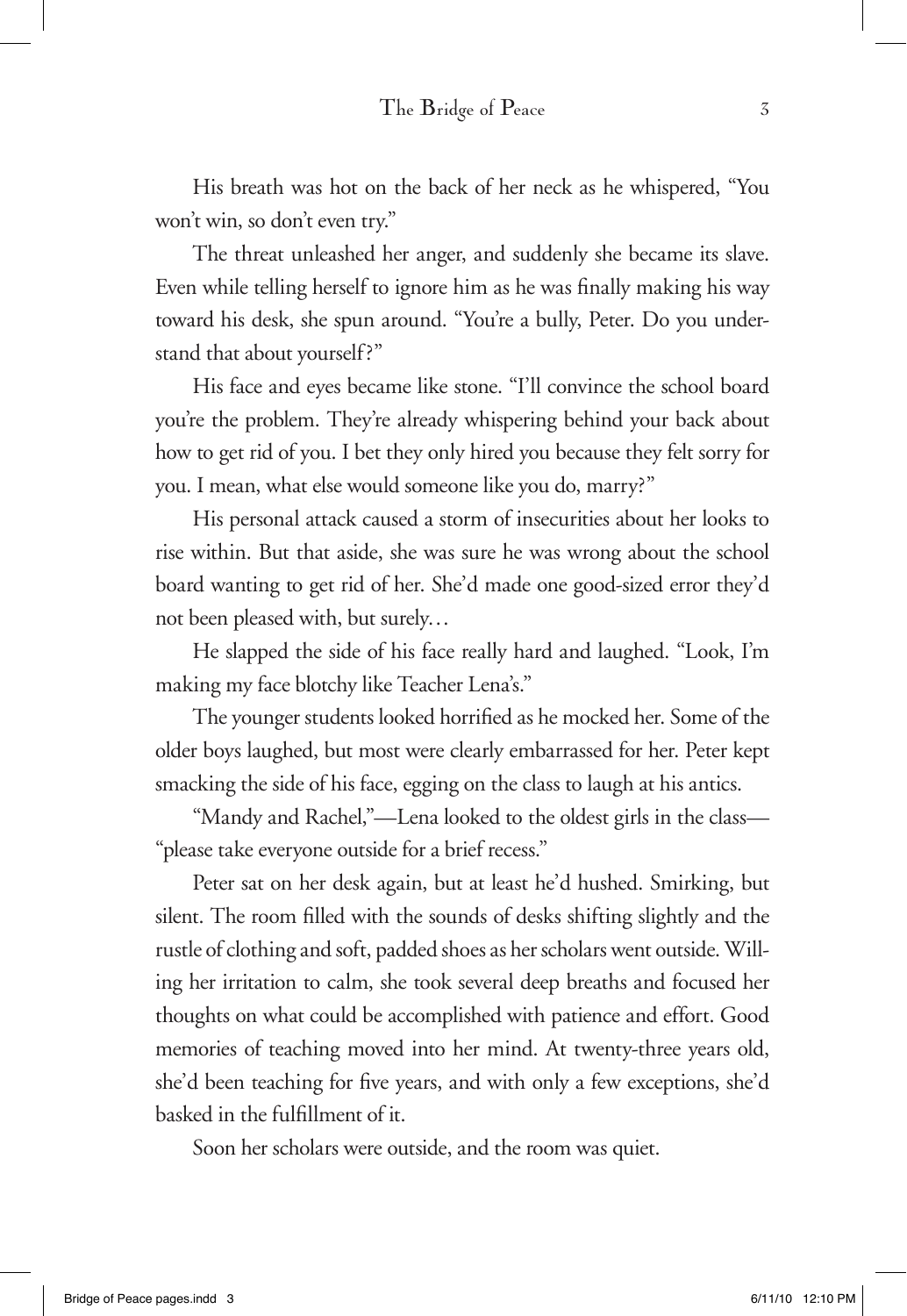"I don't want to embarrass you in front of the class, Peter. I only wish you'd show that same respect to me. If you want to color the side of your face to match mine, there are still a few blueberries on the vine out back, but nothing you do to your face will alter the real problem, will it?"

"Not unless you quit."

"How will getting a new teacher solve anything? Why don't you try fighting against the part of you that has no regard for your future."

"I hate this place." He picked up a book and hurled it across the room.

Lena flinched as the text hit the ground, but she forced her voice to remain calm. "I understand that learning doesn't come easy for you, but I can help you overcome—"

"Learning comes plenty easy," Peter interrupted. "I just ain't interested."

She knew he struggled to learn, and maybe Samantha would have some suggestions about this too, but Lena's best chance of reaching him wouldn't be found in trying to make him admit to his difficulties. "Why not?"

"What do you care?"

"If I knew why, maybe I could help change how you feel."

He rolled his eyes. "I don't want your help. *Mamm* says I can't stop coming to school just because of my age, so I just want to pass the eighth grade this time and get out of here."

"Then do your work. If you're struggling, I'll help you."

"You teachers are all alike. You say that, but…"

Piercing screams of young girls vibrated the room, and Lena moved to the window. Aaron Blank's meanspirited bull stood mere feet from the ragged fence that separated the pasture from the playground. Elmer, a third-grade student, seemed to be harassing the animal with two eighthgrade students egging him on. She hurried past desks and ran outside. The older students banged on the metal gate with their hands while cheering for Elmer. The third grader poked a stick against the angry creature's face and nose while the younger girls squealed with fear and excitement.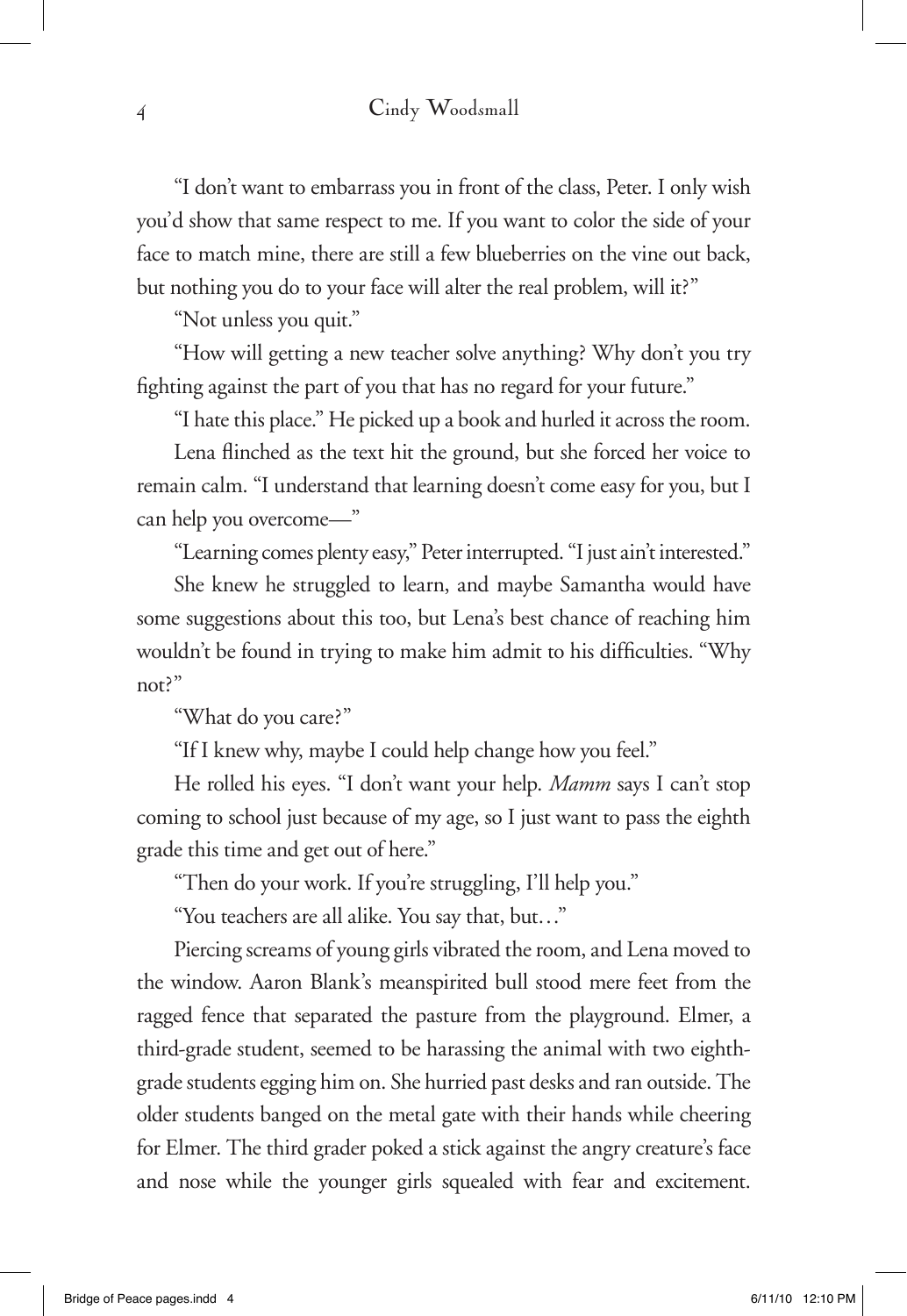Enraged, the Holstein tossed his head back and forth, slinging spit and mucus as it stormed at the stick, coming closer to the fence with each move.

"Boys, stop that right now." While Lena hurried toward the boys, the older girls left the first and second graders at the swing set and ran toward them as well. Clearly the girls hadn't been watching this group. Aaron had promised her that he'd fix the fence and keep this bull out of the pasture that bordered the school. Moving to a spot between the angry bull and the students, Lena took the stick from Elmer. She gestured for the children to back up. "Everyone return to the classroom. We'll discuss this inside"

As Mandy and Rachel encouraged the others to go inside, Lena turned to look at the bull. The massive creature could easily plow through the pitiful wire fence.

"One would think they'd know better," she mumbled quietly, taking a few moments of serenity to gather herself. "Why would they do such a thing?" She glanced up to see Peter standing in the doorway, watching her. He was probably hoping the bull would come through the fence and destroy her. She sighed. *I think I'm looking at the source of influence over those other boys.* After a quick, silent prayer of thanks for everyone's safety, she tossed the stick onto the woodpile and headed inside. Her students often hit a baseball or sometimes even a volleyball into this field and went after it. What if someone had done so today while others had that bull riled?

It was time for a lesson in using good sense. Surely even Peter couldn't keep them from seeing the wisdom of not provoking the bull. But Peter had many of them viewing her with as much disrespect as he did. How she looked had nothing to do with the job in front of her—arming her scholars with skills that would serve them all their lives and keeping them safe while they were in her care.

After school she'd drop off a few of the children at their homes and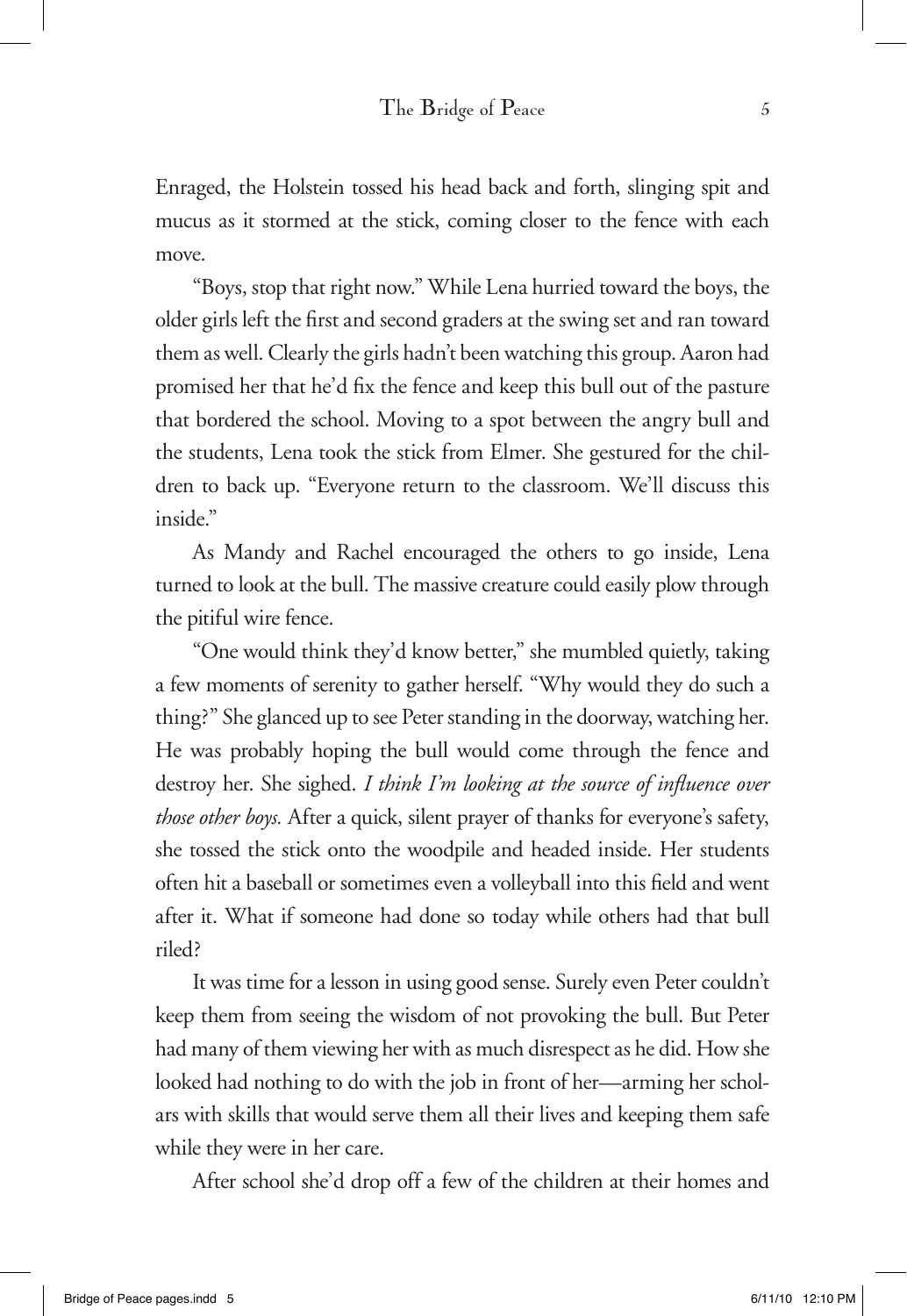then do something refreshing before going to see Aaron about keeping that bull away from the schoolhouse.

 $\omega$ 

As Grey left his barn and crossed the driveway, he smelled supper cooking—probably fried chicken by the aroma of it. Pieces of freshly mowed grass that were almost too small to see were scattered throughout the lawn. The porch and walkways were spotless, and the windows sparkled as the sun moved low on the horizon. A familiar, tainted feeling rose within him as he opened the screen door to his home.

His wife stood beside the oven, scouring a nearby countertop. She glanced at the clock and then to him. "Hey." Her eyes moved over his clothing, and he knew the quick study of his outfit was to assess just how dirty he was today. She returned to the task in front of her.

"Hi." He set his lunchpail in the sink. "Where's Ivan?"

"At your Mamm's."

He nodded. The light in their five-year-old son's eyes strengthened Grey. After he removed the plastic containers from his lunchpail, he rinsed them. "Been there all day?"

"Just since he got up from his nap. Supper will be ready by the time you're showered."

Inside her softly spoken sentence, he'd been dismissed and given respectful instructions to come to the table clean. He needed to bathe and change clothes before the school board meeting anyway, so he went to his bedroom. While working in the cabinetry shop, he'd seen Lena Kauffman drop children off at the Mast house. He'd considered stepping out and speaking to her for a minute to try to get a feel for her side of the complaints the Benders were lodging against her. But if she knew the board was meeting to discuss those criticisms, she'd want to attend. Michael Blank, his father-in-law and the chairman of the school board, had said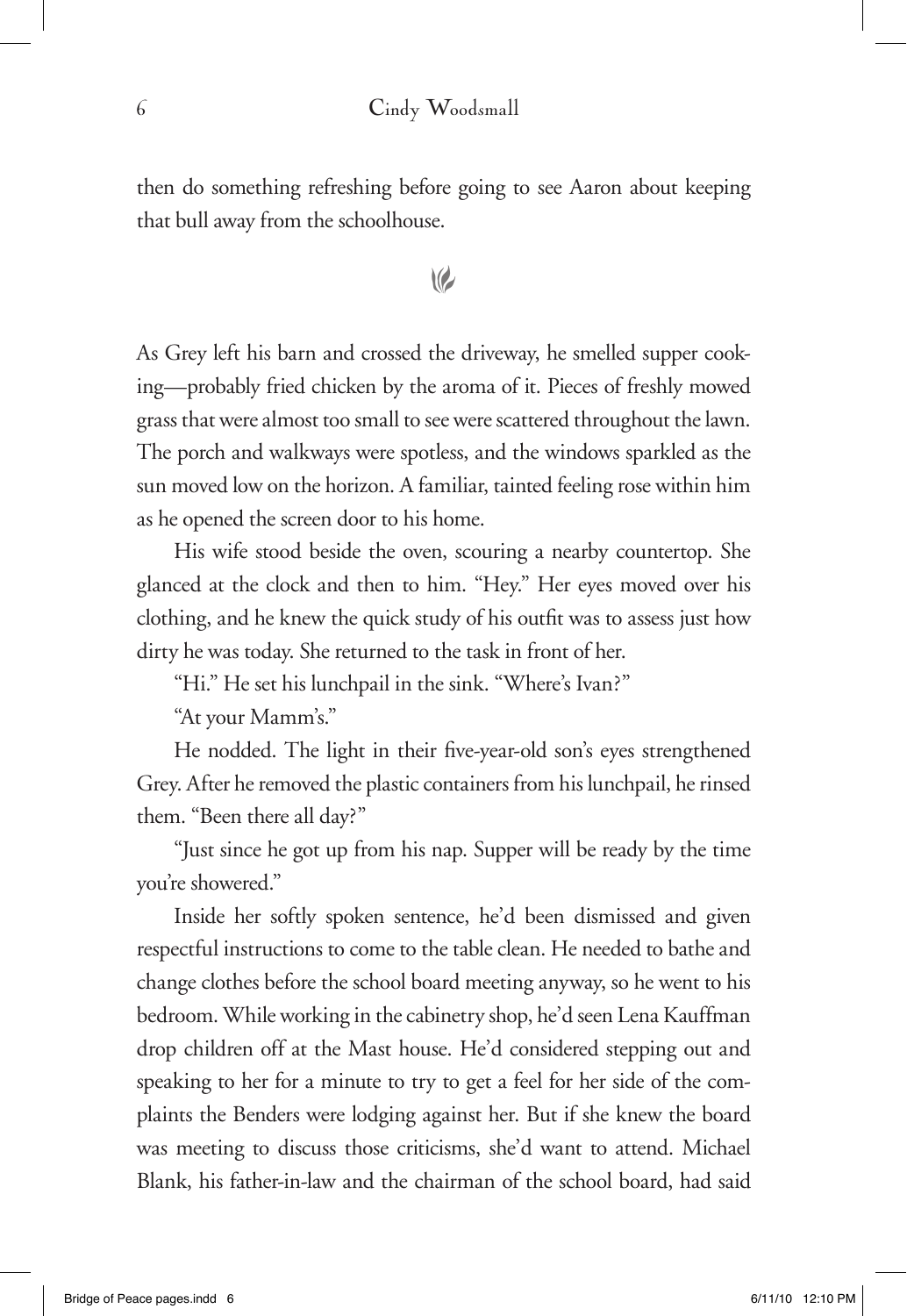earlier this week that he intended to discover if the Benders had any real justification for their grumbling before he was willing to share any of the negative talk with Lena. Grey appreciated Michael's reasoning, but he doubted that Lena would. As a kid she'd had a fierce temper when pushed. It'd been many a year since Grey had seen it, so he was confident that hadn't played into Michael's decision.

The memory of Lena's brother provoking her beyond her control probably still stood out in a lot of people's memories. Her temper made her an easy target and caused her brother to declare war, so the harassment of Lennie became a full-time game as she was growing up. One time her brother had brought Grey and a group of friends with him on a romp through the woods. Soon enough they'd taken over an abandoned tree house. They were teens, around sixteen years old, and wanted a private place to get away from their parents, a place to talk freely and smoke a cigarette. But the playhouse was Lennie's, complete with books, papers, and a diary.

She must have heard their voices because she called out to them. When her brother realized she was climbing up the rope ladder, he'd shaken her loose, causing her to fall. Rather than going home, she raged at them while trying to climb the ladder again. Once she'd been dumped again, some of the guys pulled the ladder inside the tree house and dangled her diary and books over the sides. She'd thrown rocks at them, calling out the worst things her ten-year-old mind knew to say—that they all stunk and they looked like old mares. One of the guys began reading from her journal. Lennie's eyes filled with tears as she screamed for him to stop. Feeling sorry for her, Grey had freed her diary from the tormentors. He tossed it to her, but she kept throwing rocks through the oversize window frames until she pinged her brother a good one.

"Rumschpringe teens." Grey sighed. It was amazing the Amish community hadn't imploded from the turmoil they caused.

The dimness of the fading day settled over the quiet space as he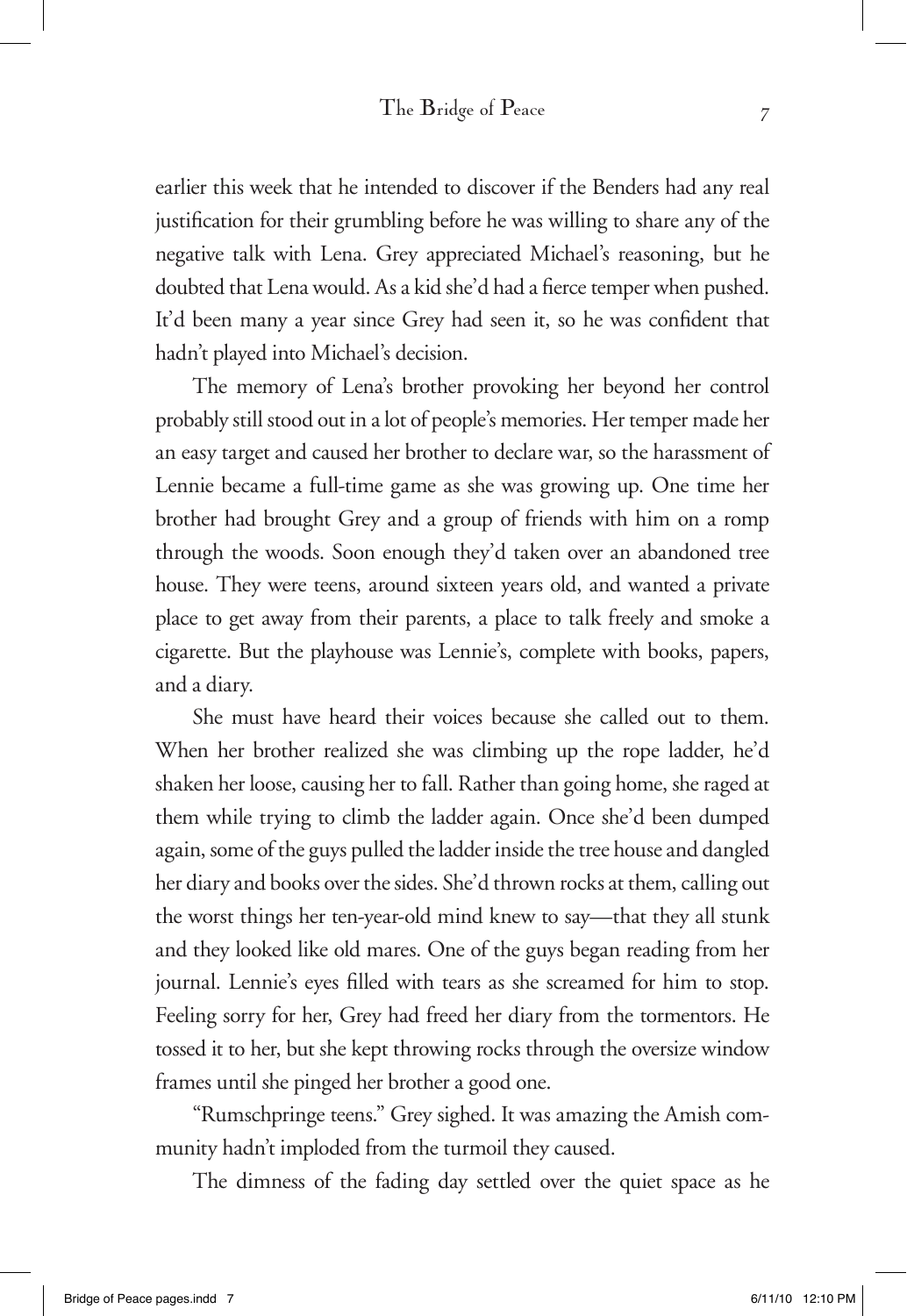entered the bedroom. Beige sheers fluttered gently in the late September breeze. The bedspread was tucked crisp and perfect with the pillows adjusted just so, and not one item sat on the top of his dresser. He moved into the bathroom and turned on the shower. His razors. His toothbrush. His shaving cream. His combs. All lined up perfectly on a rectangular piece of white linen.

Plush, clean towels were stacked neatly on a shelf. He grabbed one, hung it on the peg near the shower stall and peeled out of his clothes. Feeling tempted for a moment to leave his stuff on the floor, he mumbled to himself to grow up. Elsie wouldn't say a word. Conversations didn't pass the threshold of the bedroom. Ever.

As the hot water and soap rinsed the day's grime from his body, he wondered if she ever missed him.

The discomfort of the thought drained his energy. For too long he'd searched his mind and heart for answers. At twenty-eight he no longer had much youthful nonsense in him. He tried to think and act like a considerate man, but whatever was wrong lay outside his grasp to understand. Was it his fault? Was it hers? He didn't know, and sometimes he was so weary he didn't care.

But giving up would only break them worse.

#### *Sing for me, Grey.*

The memory haunted him. How long had it been since she'd wanted him to sing for her? He turned off the shower and grabbed his towel. He knew of only one possible answer for their marriage—an avenue that might bring relief—but he'd have to be willing to publicly embarrass her and himself to pursue it. There had to be another way to find answers.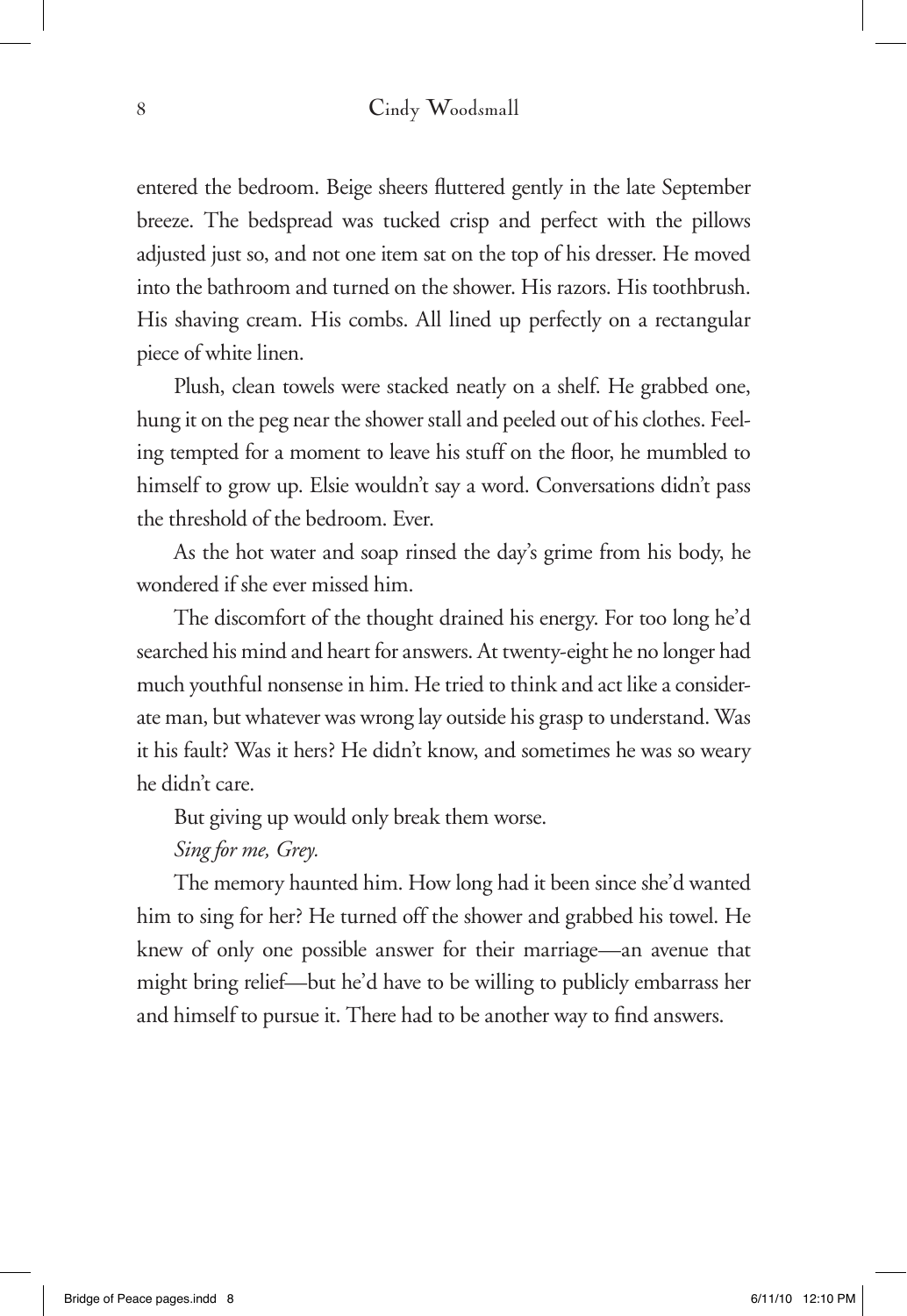

Deborah closed her eyes, trying to block out a reality she could not yet welcome. Heat from the gas-powered stove continued to pour into the kitchen as it had since before daylight. The orders for baked goods were almost done for the day. With her eyelids shut tight, she tried to still the fresh ache.

Not one breath of air came through the open windows or screen door.

Still. Dry. Unmoving.

Exactly like her life.

He'd left.

Not only the faith. And his friends. And his mother, Ada.

But her.

Three months ago. Some days she could feel beyond the blackness and laugh again. But now was not one of them, not after receiving a note from him in today's mail. He hadn't actually written to her as much as sent money along with a scribbled apology. His admission of regret only stirred hurt and anger. He wasn't coming back. She wanted to burn the cash he'd sent. But how could she? She and his mother needed money. Badly.

The Amish community would help her and Ada if they knew of their plight. She and Ada had discussed telling their people, but now they couldn't accept anyone's hard-earned money since Mahlon had sent cash. She might not be able to make herself burn it, but she wouldn't use it. And when she told Ada about the *gift,* Ada would agree that they couldn't use it. They were on their own now. Truth was, in ways they'd not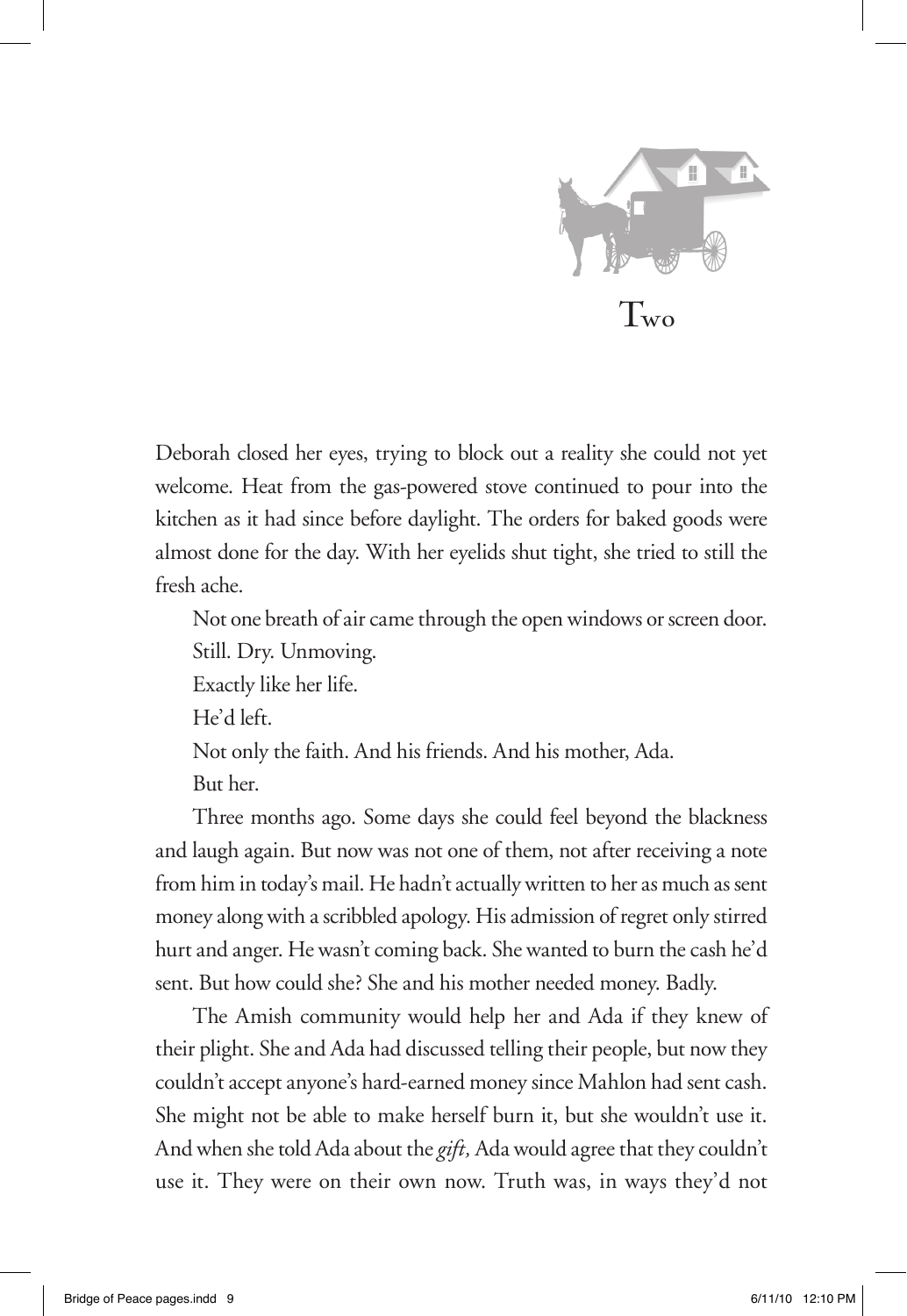realized until after Mahlon left, they'd been on their own for a really long time.

She slid her hand inside her hidden pocket, feeling the envelope thick with twenties. Once again, Mahlon had made life harder for her and his mother.

Drawing a deep breath, she opened her eyes, grabbed the bowl of frosting, and scraped up the last dollop of it and dropped it onto the cake.

The kitchen door swung open, and Cara waltzed into the room, her Amish dress spattered with paint and much of her short hair coming loose from its stubby ponytail and sticking out around her prayer *Kapp.* The young woman carried the confidence of being happy and loved, making Deborah wonder if she'd ever feel that way again. Deborah's brother Ephraim was thirty-two when he found love for the first time in his life. And even though he broke up with Deborah's closest friend in order to pursue the Englischer girl, Deborah had grown to love Cara too.

Cara glanced through the screen door, and Deborah knew she was checking on her daughter. "You about done?" She grabbed an apple out of the refrigerator, walking and talking much like the Bronx-raised Englischer she was. Or rather *was* until recently.

Deborah motioned at the load of dishes in the sink. "No. You?"

"For the day, yes. Though I'll never be done painting as long as the little elves keep building onto this old house each night while we sleep. Do you know how long it takes to paint the inside of a two-foot-wide, ninefoot-deep space? What did they do with a room like that in the eighteen hundreds? Show it to relatives as a guest bedroom? It'd keep down on guests, right?"

Cara's nonsense made Deborah smile, and she longed to be free to enjoy her days again.

Cara took a bite of apple and sat on the countertop. "Is Ada out purchasing ingredients for tomorrow's baking orders?"

*"Ya."*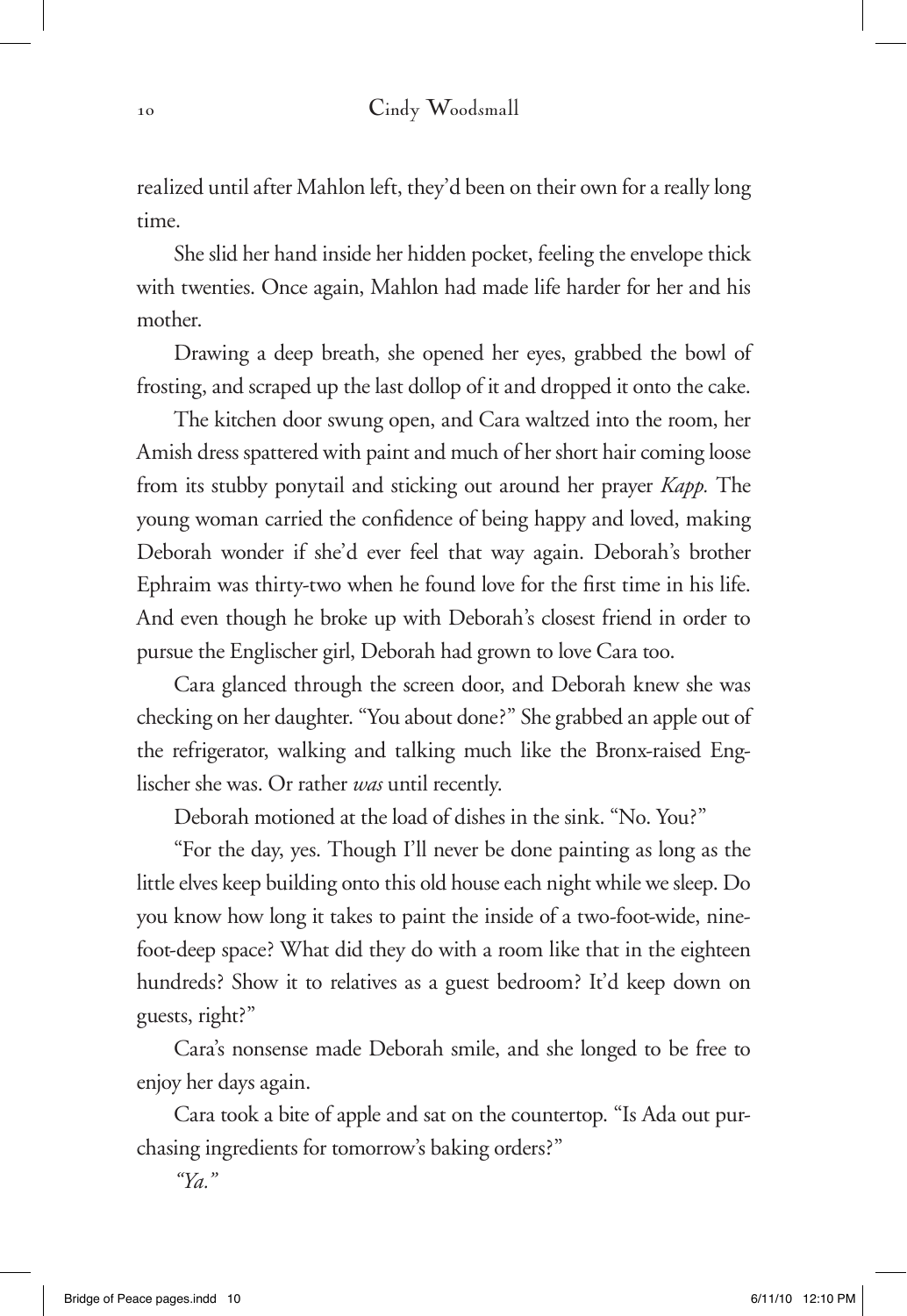"If I help you finish up, will you go to Dry Lake with me?"

Wondering whether to tell Cara she'd received a note from Mahlon, Deborah continued smoothing the frosting over the cake.

Cara finished her apple and then tossed it across the room and into the trash can. "Hellooooo?" She dipped her finger into the bowl and scraped some frosting off the side.

" $Hmm$ <sup>"</sup>

Cara licked her finger, hopped off the counter, and fixed herself a glass of water. "You made two of those cakes?"

"Ya. It's a new recipe, and I'm taking one by Select Bakery and one by Sweet Delights as a sample of a new item on our list."

Cara moved next to Deborah and nudged her shoulder against Deborah's. "It's one of those really bad days, huh?"

Deborah's eyes stung with tears, but she didn't respond.

"I expect grief will come and go for a while, but any idea why you're feeling smothered by it today?"

Deborah pulled the envelope from her pocket and held it up. "Mahlon," she whispered.

Cara's eyes grew large with concern. "Oh no." Her words came out slowly. "Deborah, I…I'm sorry." Cara pulled Deborah into a hug. The tone of Cara's voice and the warmth of her understanding surrounded her like no one else's could. Cara knew loss and imprisonment of circumstances a thousand times greater than Deborah did. Cara placed her hands on Deborah's shoulders. "Do you want to share what he said?"

It seemed a little odd how careful Cara was being with her words. Then again, maybe she thought Mahlon wrote to say he was coming back so she was withholding what she'd like to call him. Deborah passed her the envelope.

Cara pulled out the note and cash. She ignored the money and read the message. "Dearest Deborah, I hope you are well. I'm so very, very sorry for the pain I've caused you and Mamm. Please allow me to ease my guilt by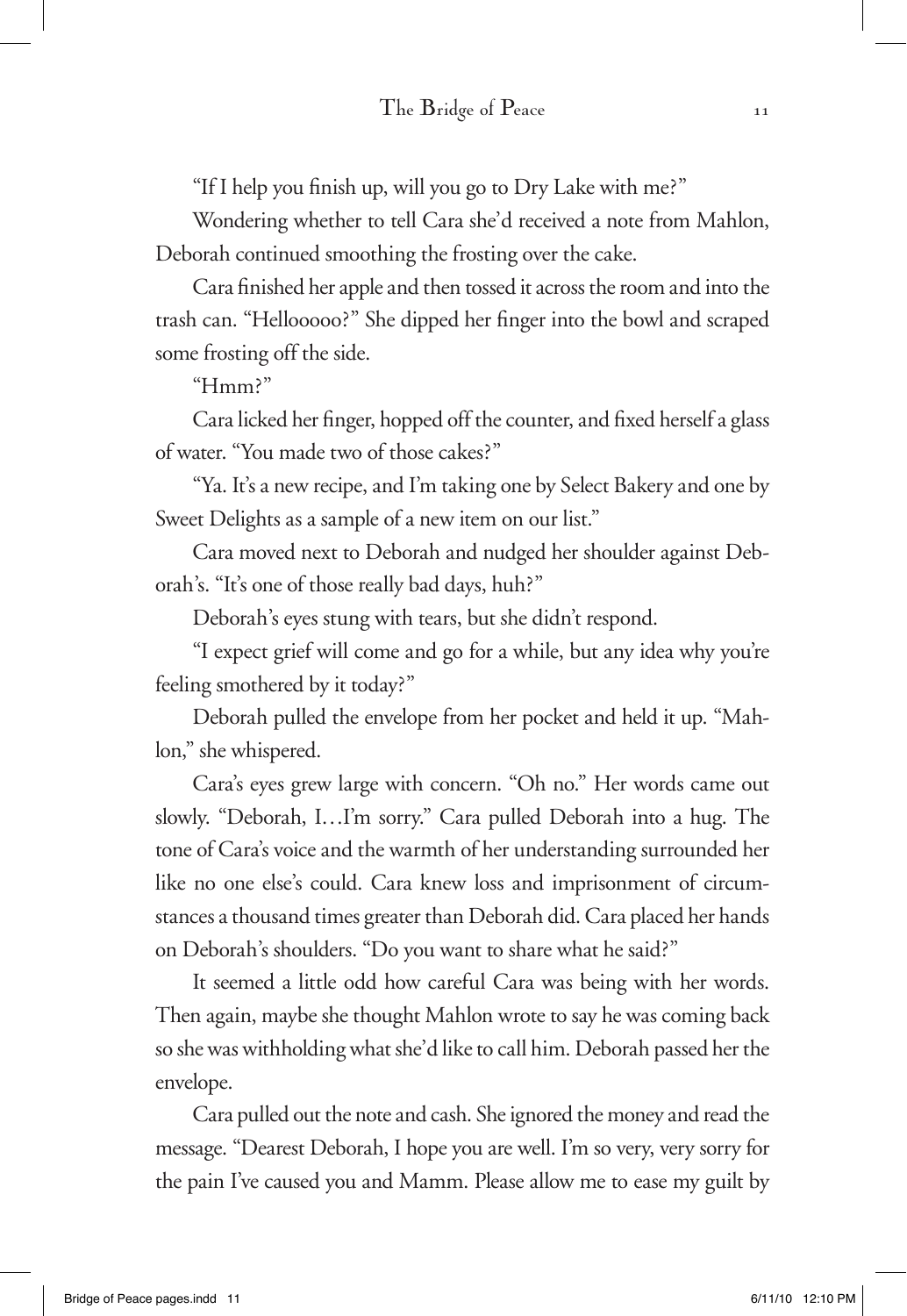helping you financially. Mahlon." Cara rolled her eyes, but she said nothing.

The note sounded just as detached as Mahlon had been in the weeks leading up to his disappearance. Hearing it aloud brought back so many memories, and Deborah felt stupid for not seeing the obvious until he humiliated her in front of everyone.

Cara replaced the money and note in the envelope. She again hugged Deborah and stayed there. The pain didn't ease, but hope trickled in. "Patience, Deb," Cara whispered. "Just keep muddling through. The pain always fades at some point."

Deborah swallowed and tried to pull strength from somewhere inside her. She took a step back. *"Denki."*

The back door swung open, and Lori ran inside with muddy hands and an even muddier dog. "Better Days!" Cara grabbed the dog by the collar. "Out."

"Mom, you'll hurt his feelings."

"He'll survive." She shoved the dog outside and closed the screen door. "Although you may not. What have you been doing?"

"Mississippi mud cakes. Want to try one?"

Cara glanced apologetically to Deborah and shrugged. "It's probably as good as the frosting Deborah just made."

"Really, Mom?" Lori's dark brown eyes reflected excitement.

"Afraid so."

"What?" Deborah scraped frosting off the knife with her finger and tasted the fluffy stuff. "Oh, yuck!" She snatched the cake off the counter and slammed it into the trash can. "What on earth happened?" She grabbed the second cake stand and headed for the can.

Cara took hold of the sides of the stand. "What are you doing?"

"Tossing it out."

"You're going to let a perfectly gorgeous cake go to waste when we could use it to trick someone?"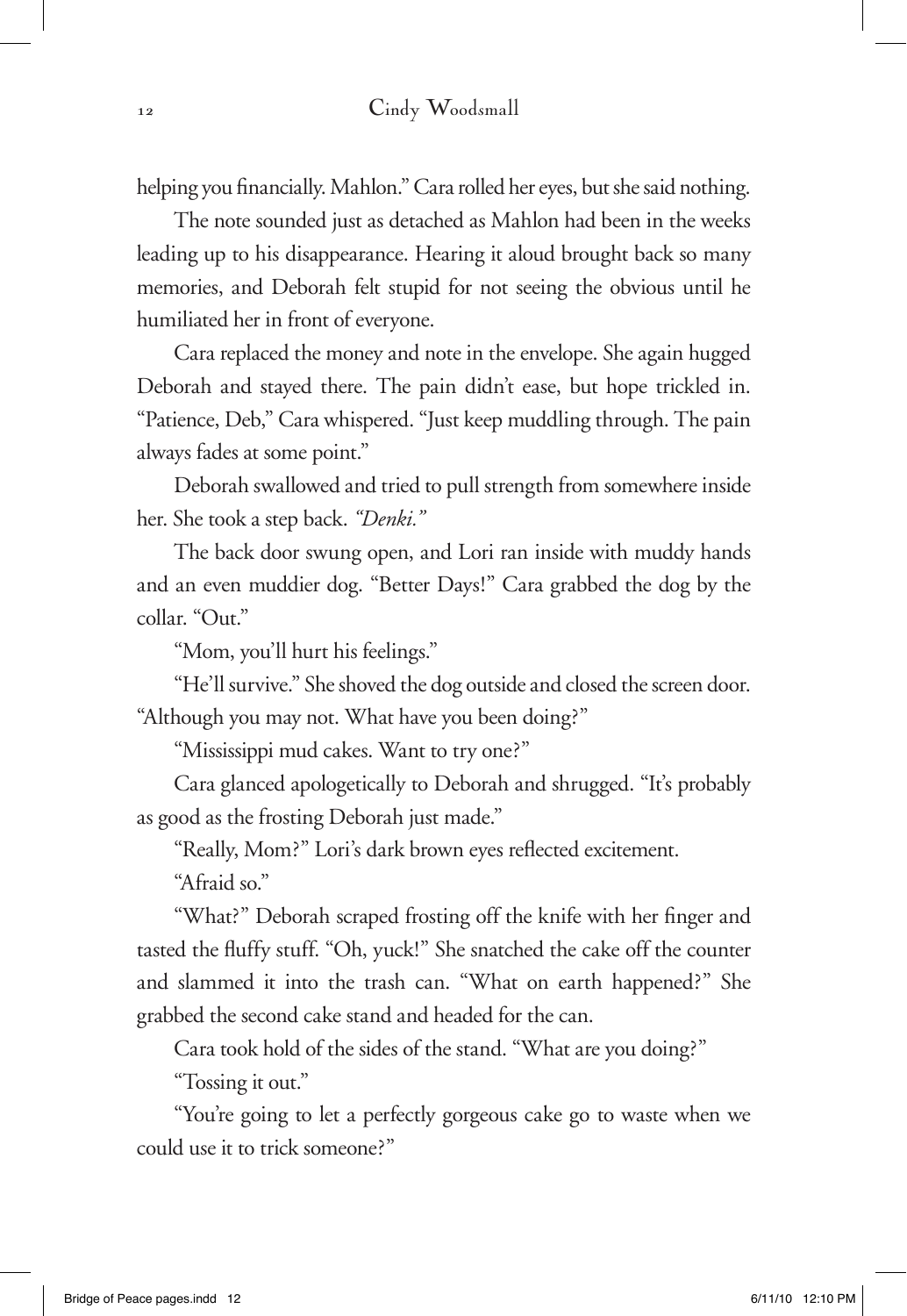As if rust had broken from Deborah's face, she smiled freely and released the stand.

Cara set it on the counter. "I vote we give it to Ephraim."

"Maybe. Did you know that my good friend Lena has long been considered the queen of pranks?"

"The schoolteacher in Dry Lake?"

Deborah nodded. "Remember the van wreck Ephraim told you about? The one our mother died in?"

"Yeah."

"Lena's mother was killed too, and Ada's husband, and seven others from the community, including your *Daadi*—your grandfather. It was awful for months. Anyway, Lena—who was about eleven by then, I think—had been looking for some way to make people smile again, especially her *Daed.* While in Philadelphia with an aunt, she found a plastic thing that looked just like a little pat of butter at a gag store. Her Daed never ate his biscuit or peas until the butter had melted. According to Lena, she put two hot *buttered* biscuits on his plate. He opened a biscuit and saw the little pat of butter, closed it, and waited for it to melt. Between getting other foods, sipping on his drink, and chatting, he checked the biscuit several times over the next five or six minutes. Finally he poked the butter, asking why it hadn't melted. When he touched it and realized it was plastic, he broke into an uproar of laughter. She said he laughed until tears rolled down his cheeks. There's been no stopping her since…except she hasn't pulled anything on me since Mahlon left."

"Then Lena it is."

"She hasn't been stumped or tricked in years. I'm not sure she'll fall for it."

"She might this time. It won't be expected." Cara dusted flour from Deborah's black apron. "An unspoken truce was called the day Mahlon left. She wouldn't dream of you pulling this on purpose. If we handle it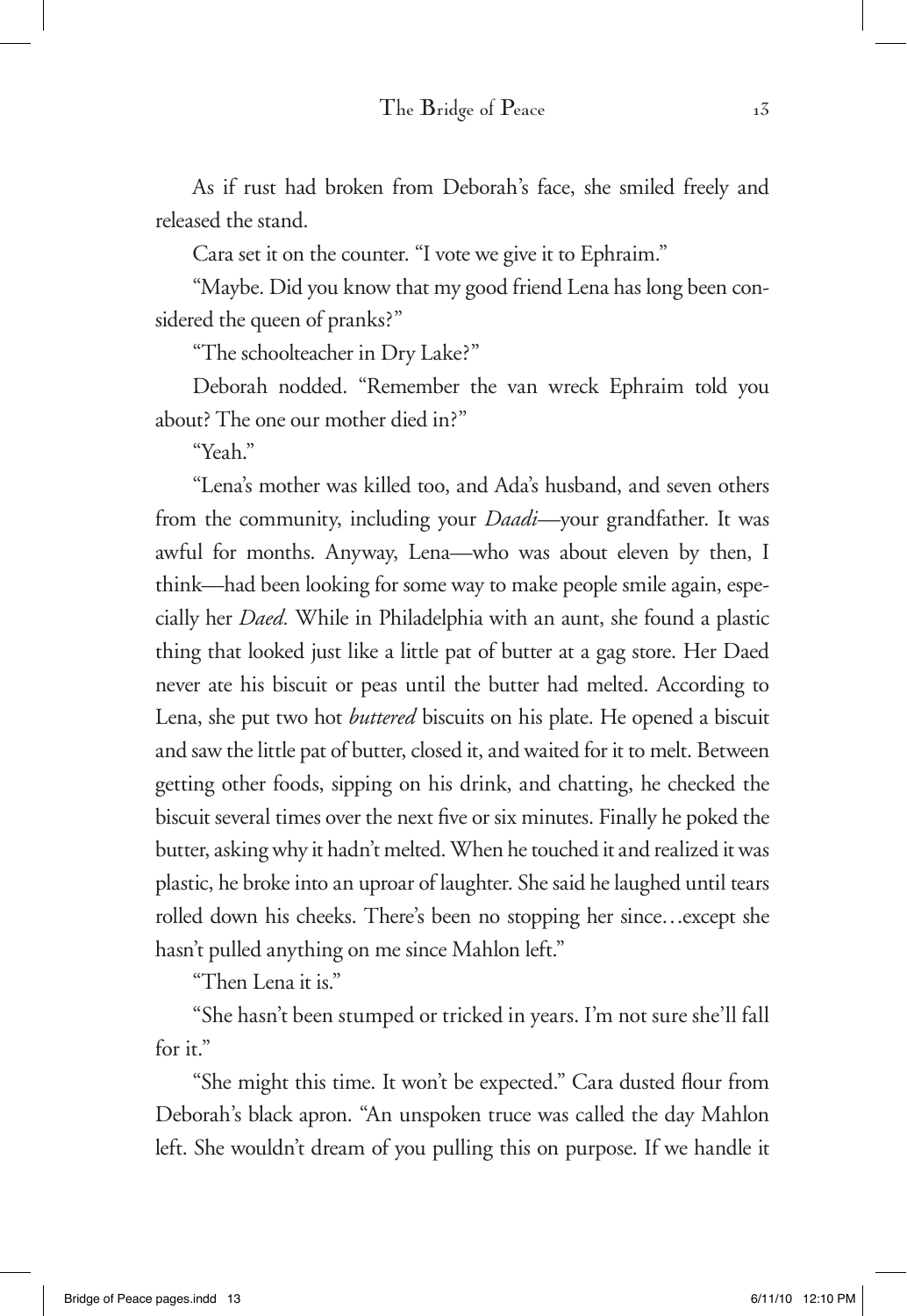right and slice a piece for her while we visit, she'll probably eat nearly a whole slice, just to be nice."

"You know, I fear for my brother sometimes." Deborah giggled, feeling sadness loosen its death grip.

Cara's laughter came from a spring of contentment within her, and Deborah enjoyed a refreshing sip. Cara wasn't even close to being someone Deborah would have chosen for her brother. She'd been raised as an Englischer in foster care and often struggled to accept the Plain ways. She behaved like a sharp-tongued heathen sometimes without even realizing it, but as odd as it seemed, Ephraim respected her deeply. The longer Deborah knew her, the more she understood why her brother had finally fallen in love.

Deborah smoothed Cara's hair back and tried to pin the short strands where they'd stay under the prayer Kapp. It was no use.

Cara tucked a strand behind her ear. "Since no one's pulled a prank since Jerk Face left, I say it's time to end the truce."

"Mom, Ephraim won't like that you're calling names. Who's Jerk Face, anyway?"

"It doesn't matter." Cara turned to Deborah. "Does it?"

Deborah took a cleansing breath. "No, it…he doesn't."

They both knew it wasn't true. Not yet. Maybe not ever.

Cara mocked a frown. "What'd you do wrong to make that frosting taste so bad?"

"I don't know. Is the cake itself just as bad?"

They moved to the tossed-out cake. Cara jabbed a fork in the very center of it, where it hadn't touched any part of the trash can. She took a tiny nibble and shuddered. "It's both frosting and cake."

"So what'd I do?"

Cara made a face. "Salt."

"Too much salt?" Deborah glanced to her work station. "How did I manage that?"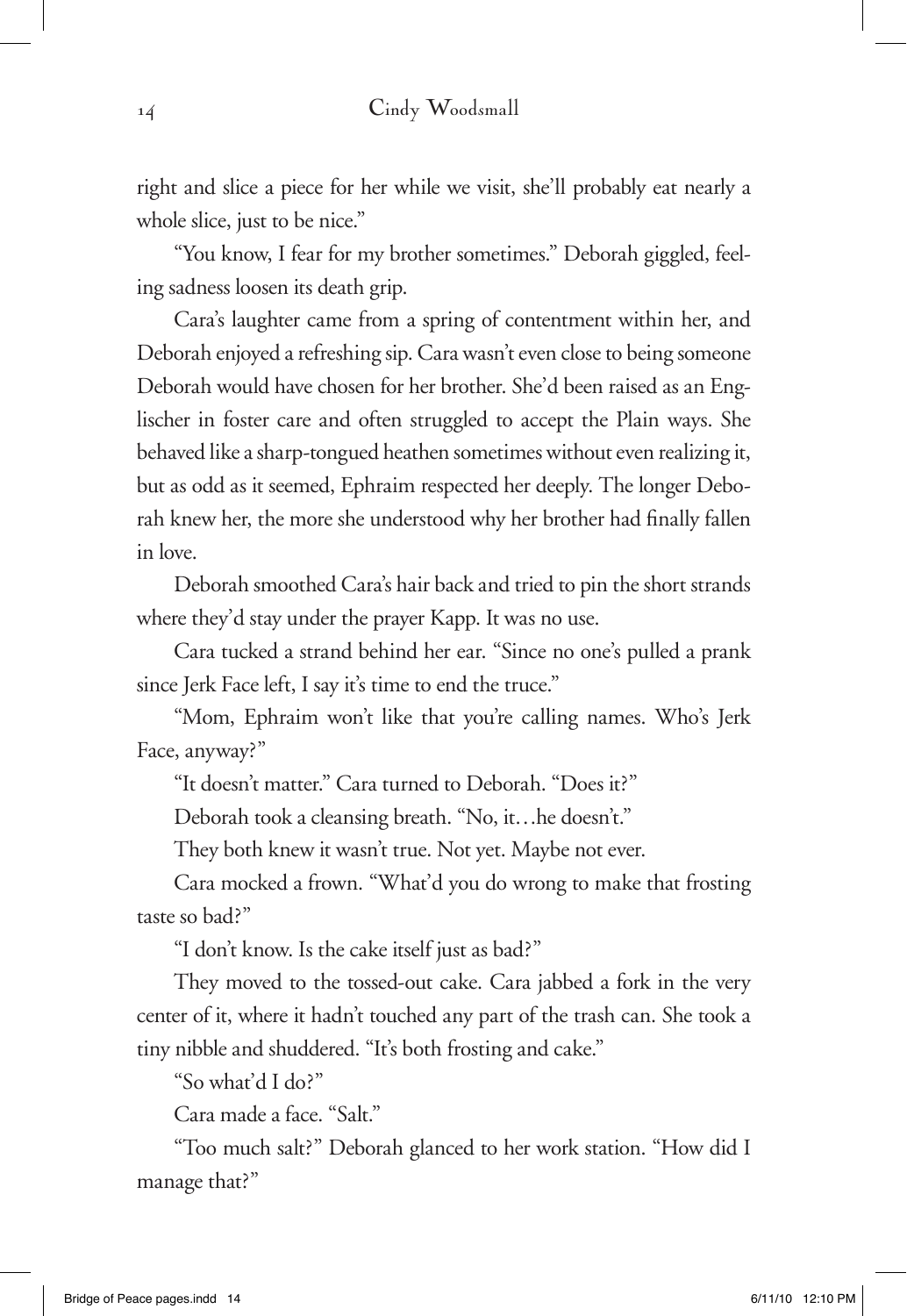Cara shrugged.

Trying to recall what she'd done, Deborah went to the canisters and opened the one that said sugar. If she'd been paying any attention, she'd have realized that it held salt. Lori had filled them for her earlier today, but when? How many items had she made using salt instead of sugar?

"Lori," Deborah spoke softly, "when did you refill these canisters?" "Today."

"No, honey, I mean when today?"

Cara put her finger into the canister and then licked it. "Yep, that's salt."

Lori shrugged. "Did I do something wrong?"

Cara placed her hand on Lori's head. "Nothing that another lesson with Ada about being a good kitchen helper won't fix. Besides, seven-yearolds are supposed to make cute mistakes. It's part of your job description. Did you fill the canisters before or after school?"

"After. I did it when Deborah left to get the mail."

Deborah sighed. "And then Deborah read her note and sank onto the porch steps in a state of depression before eventually making her way back into the kitchen in a complete cloud of confusion."

"And she began talking about herself in third person too." Cara winked at her. "Lori, honey, why don't you go upstairs and get cleaned up while Deborah and I tackle this kitchen mess and start making a quick supper? Ada will be back soon, and then we'll eat."

Lori headed out of the kitchen, and soon the sound of her tromping up the steps echoed through the quiet home.

Deborah grabbed a few dirty utensils off the cabinet and tossed them into the sink. "Ingredients in the wrong canister or not, I should have recognized the difference between salt and sugar."

"It's not a big deal, Deb."

She rinsed her hands and dried them. "Ya, it is. Money's even tighter than you know. Ada doesn't want to talk about it, but she's making deliveries